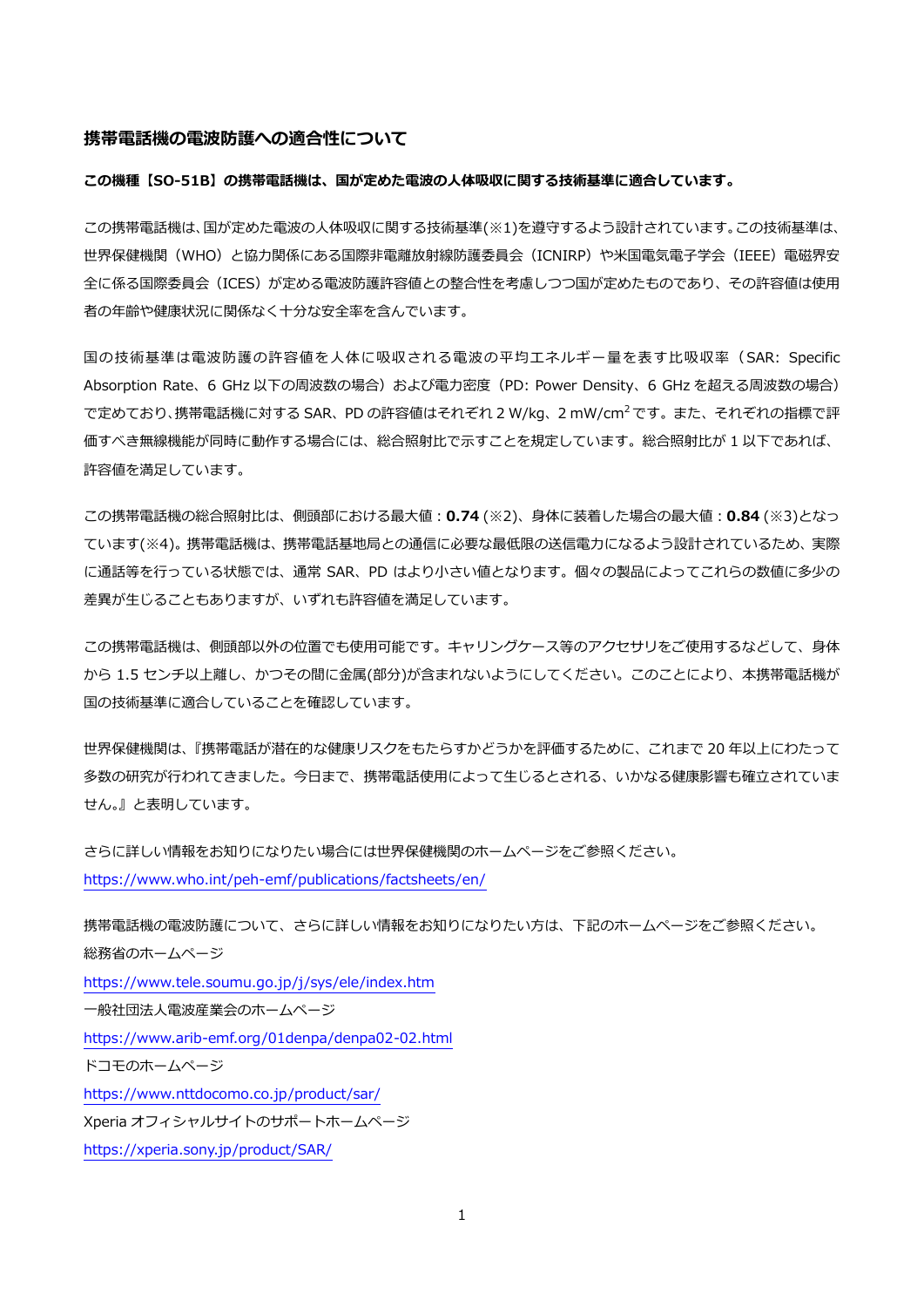※1 技術基準については、電波法関連省令(無線設備規則第 14 条の 2)で規定されています。

- ※2 5G/LTE と同時に使用可能な無線機能を含みます。
- ※3 5G/LTE と同時に使用可能な無線機能を含みます。

※4 この携帯電話機の総合照射比を算出するために使用した値は、側頭部:SAR 1.09 W/kg、PD 0.39 mW/cm<sup>2</sup>、身 体装着時:SAR 1.03 W/kg、PD 0.65 mW/cm<sup>2</sup> です。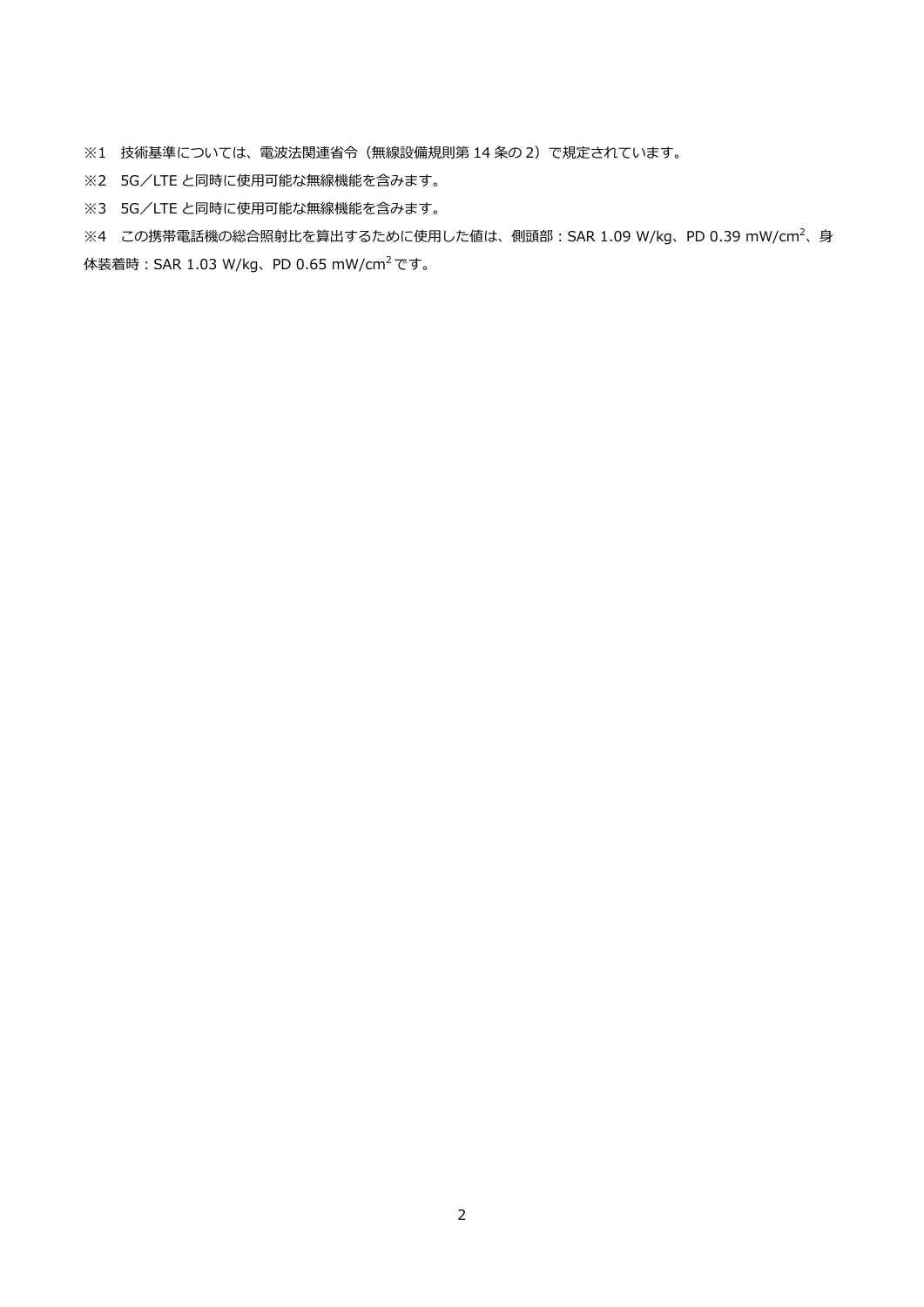## **Compliance Information on Human Exposure to Radio Waves of Mobile Phones**

# **This model [SO-51B] mobile phone complies with the Japanese technical regulations regarding human exposure to radio waves.**

This mobile phone was designed in observance of the Japanese technical regulations regarding human exposure to radio waves (\*1). These technical regulations are consistent with the limits of human exposure to radio waves established by the International Commission on Non-Ionizing Radiation Protection (ICNIRP), which is in collaboration with the World Health Organization (WHO), and the International Committee on Electromagnetic Safety (ICES) in the IEEE. The permissible limits include substantial safety margins designed to assure the safety of all persons, regardless of age and health conditions.

The technical regulations set out the limits of exposure to radio waves as the SAR (Specific Absorption Rate, for up to 6 GHz) and the PD (Power Density, for above 6 GHz), and the limits for the SAR and the PD for mobile phones are 2 W/kg and 2 mW/cm<sup>2</sup>, respectively. If mobile phone supports simultaneous transmission of the frequency bands which should be evaluated in the SAR and PD, the technical regulations require that the Total Exposure Ratio (TER) should be used to indicate its compliance. The TER of less than or equal to 1 indicates the mobile phone satisfies the limits.

The TER for this mobile phone when tested for use near the head is **0.74** (\*2), and that when worn on the body is **0.84** (\*3) (\*4). There may be slight differences of the SAR and PD values in individual product, but they all satisfy the limits. The actual values of SAR and PD of this mobile phone while operating can be well below the indicated above. This is due to automatic changes in the power level of the device to ensure it only uses the minimum power required to access the network.

This mobile phone can be used in positions other than against your head. By using accessories such as a belt clip holster that maintains a 1.5 cm separation with no metal (parts) between it and the body, this mobile phone is certified the compliance with the Japanese technical regulations.

The World Health Organization has stated that "a large number of studies have been performed over the last two decades to assess whether mobile phones pose a potential health risk. To date, no adverse health effects have been established as being caused by mobile phone use."

Please refer to the WHO website if you would like more detailed information. https://www.who.int/peh-[emf/publications/factsheets/en/](https://www.who.int/peh-emf/publications/factsheets/en/)

Please refer to the websites listed below if you would like more detailed information regarding protection against human exposure to radio waves.

Ministry of Internal Affairs and Communications Website:

<https://www.tele.soumu.go.jp/e/sys/ele/index.htm>

Association of Radio Industries and Businesses Website: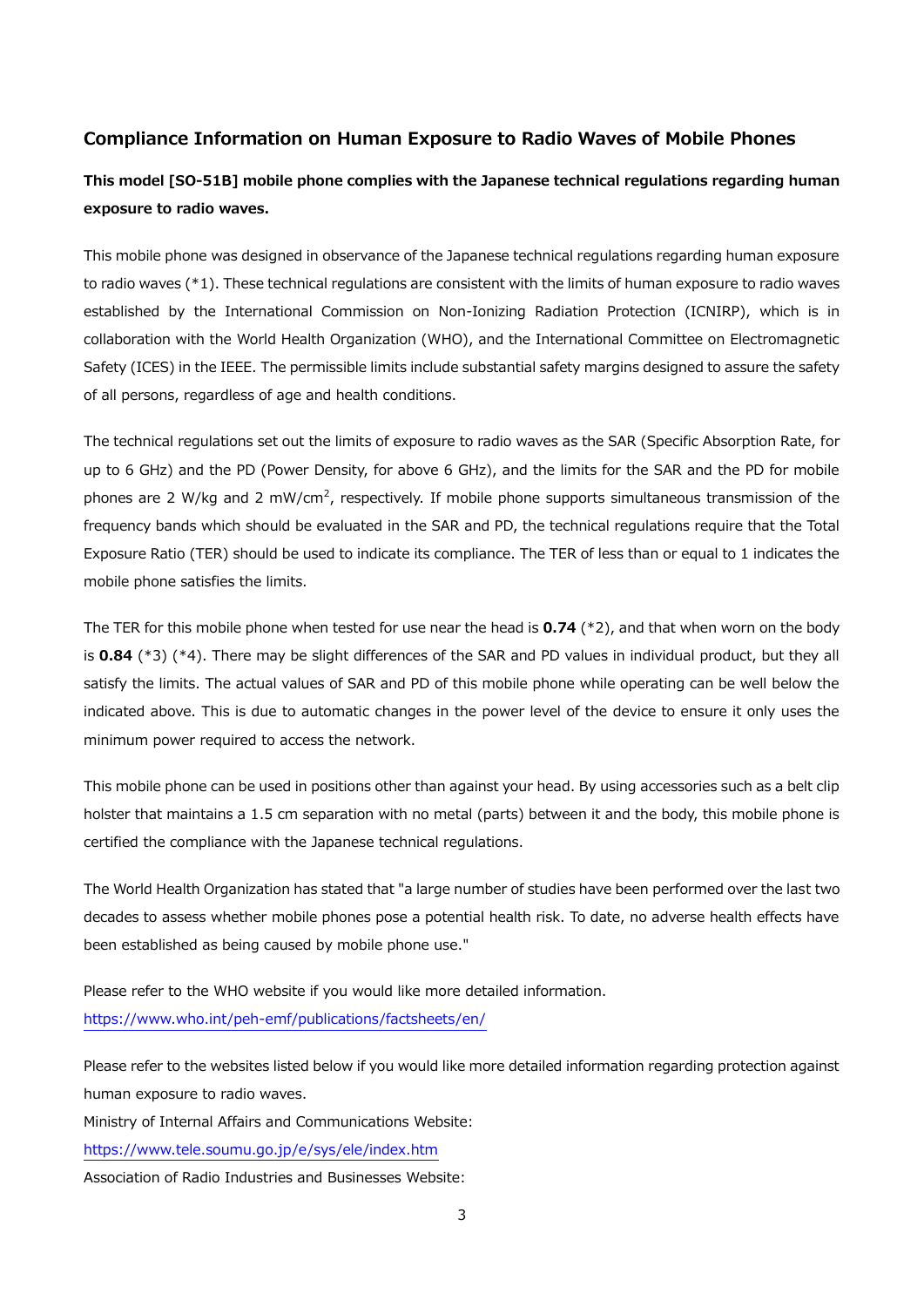https://www.arib-[emf.org/01denpa/denpa02](https://www.arib-emf.org/01denpa/denpa02-02.html)-02.html (in Japanese only)

NTT DOCOMO, INC. Website:

<https://www.nttdocomo.co.jp/english/product/sar/>

Support page on Xperia official website:

<https://xperia.sony.jp/product/SAR/> (in Japanese only)

\*1 The technical regulations are provided in Article 14-2 of Radio Equipment Regulations, a Ministerial Ordinance of the Radio Act.

\*2 Including other radio systems that can be simultaneously used with 5G/LTE.

\*3 Including other radio systems that can be simultaneously used with 5G/LTE.

\*4 The SAR and PD values used for obtaining TER for this mobile phone are: SAR of 1.09 W/kg and PD of 0.39

mW/cm<sup>2</sup> for use near the head, and SAR of 1.03 W/kg and PD of 0.65 mW/cm<sup>2</sup> when worn on the body.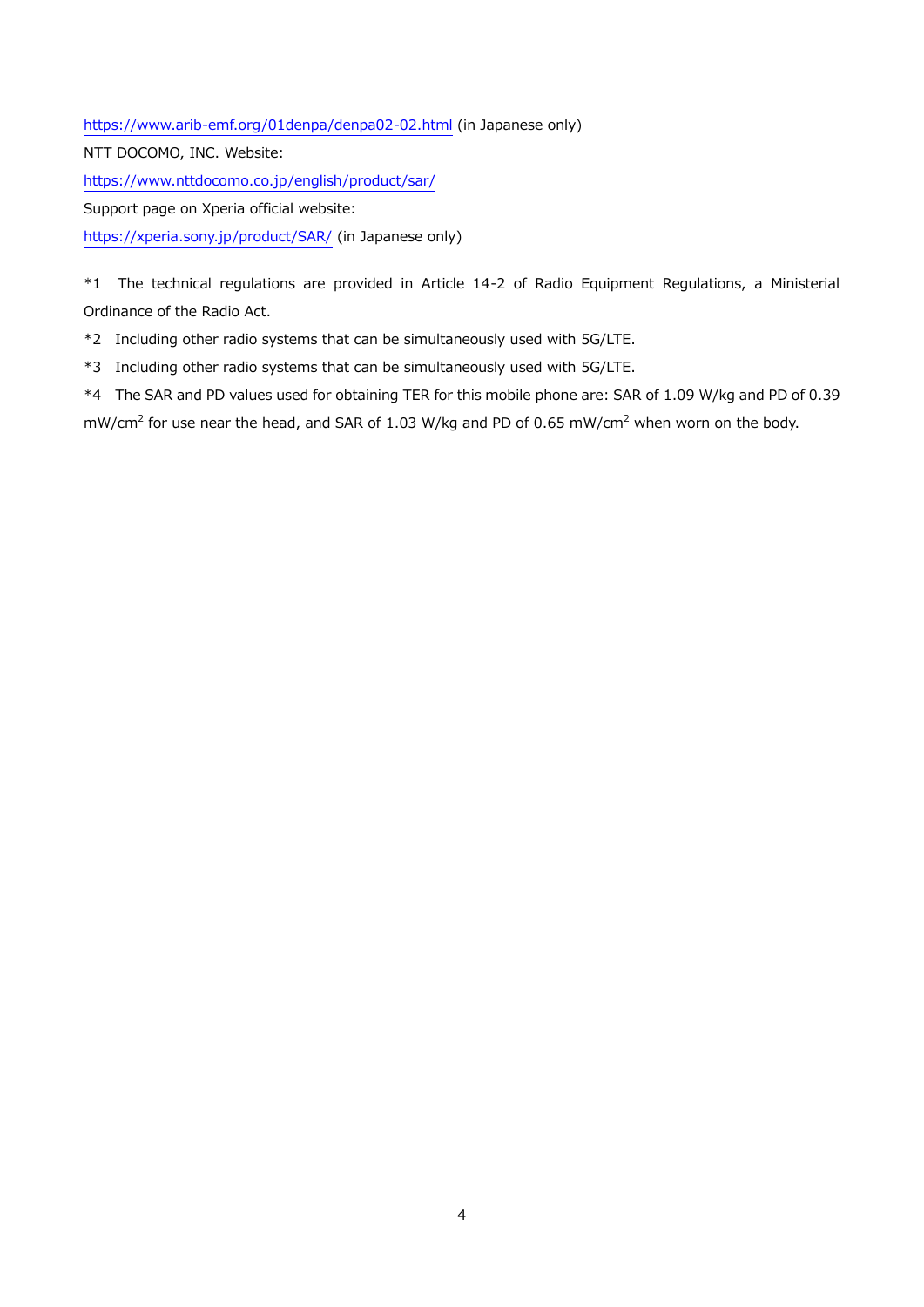## **Radio Wave Exposure and Specific Absorption Rate (SAR) Information**

## **Important Information United States**

THIS PHONE MODEL HAS BEEN CERTIFIED IN COMPLIANCE WITH THE GOVERNMENT'S REQUIREMENTS FOR EXPOSURE TO RADIO WAVES.

This mobile phone model SO-51B has been designed to comply with applicable safety requirements for exposure to radio waves. Your wireless phone is a radio transmitter and receiver. It is designed to not exceed the limits\* of exposure to radio frequency (RF) energy set by governmental authorities. These limits establish permitted levels of RF energy for the general population. The guidelines are based on standards that were developed by international scientific organizations through periodic and thorough evaluation of scientific studies.

The standards include a safety margin designed to assure the safety of all individuals, regardless of age and health. The radio wave exposure guidelines employ a unit of measurement known as the Specific Absorption Rate (SAR). Tests for SAR are conducted using standardized methods with the phone transmitting at its highest certified power level in all used frequency bands. While there may be differences between the SAR levels of various phone models, they are all designed to meet the relevant guidelines for exposure to radio waves.

The highest SAR value as reported to the authorities for this phone model when tested for use by the ear is **0.25 W/kg**\*, when worn on the body is **0.58 W/kg**\* and when WiFi hotspot mode is **0.83 W/kg**. For body-worn operation, this phone has been tested and meets the FCC RF exposure guidelines. Please use an accessory designated for this product or an accessory which contains no metal and which positions the handset a minimum of 10 mm from the body. For devices which include "WiFi hotspot" functionality, SAR measurements for the device operating in WiFi hotspot mode were taken using a separation distance of 10 mm. When using the device as a charger, you need to put the phone on a flat surface and 20 cm separation distance from user during the charging mode.

Use of third-party accessories may result in different SAR levels than those reported. \*\* Before a phone model is available for sale to the public in the US, it must be tested and certified by the Federal Communications Commission (FCC) that it does not exceed the limit established by the government-adopted requirement for safe exposure\*. The tests are performed in positions and locations (i.e., by the ear and worn on the body) as required by the FCC for each model. The FCC has granted an Equipment Authorization for this phone model with all reported SAR levels evaluated as in compliance with the FCC RF exposure guidelines. While there may be differences between the SAR levels of various phones, all mobile phones granted an FCC equipment authorization meet the government requirement for safe exposure. SAR information on this phone model is on file at the FCC and can be found under the Display Grant section of https:// www.fcc.gov/oet/ea/fccid after searching on FCC ID **PY7-26726G**. Additional SAR-related information can also be found on the Mobile and Wireless Forum at [https://www.mwfai.org/.](https://www.mwfai.org/)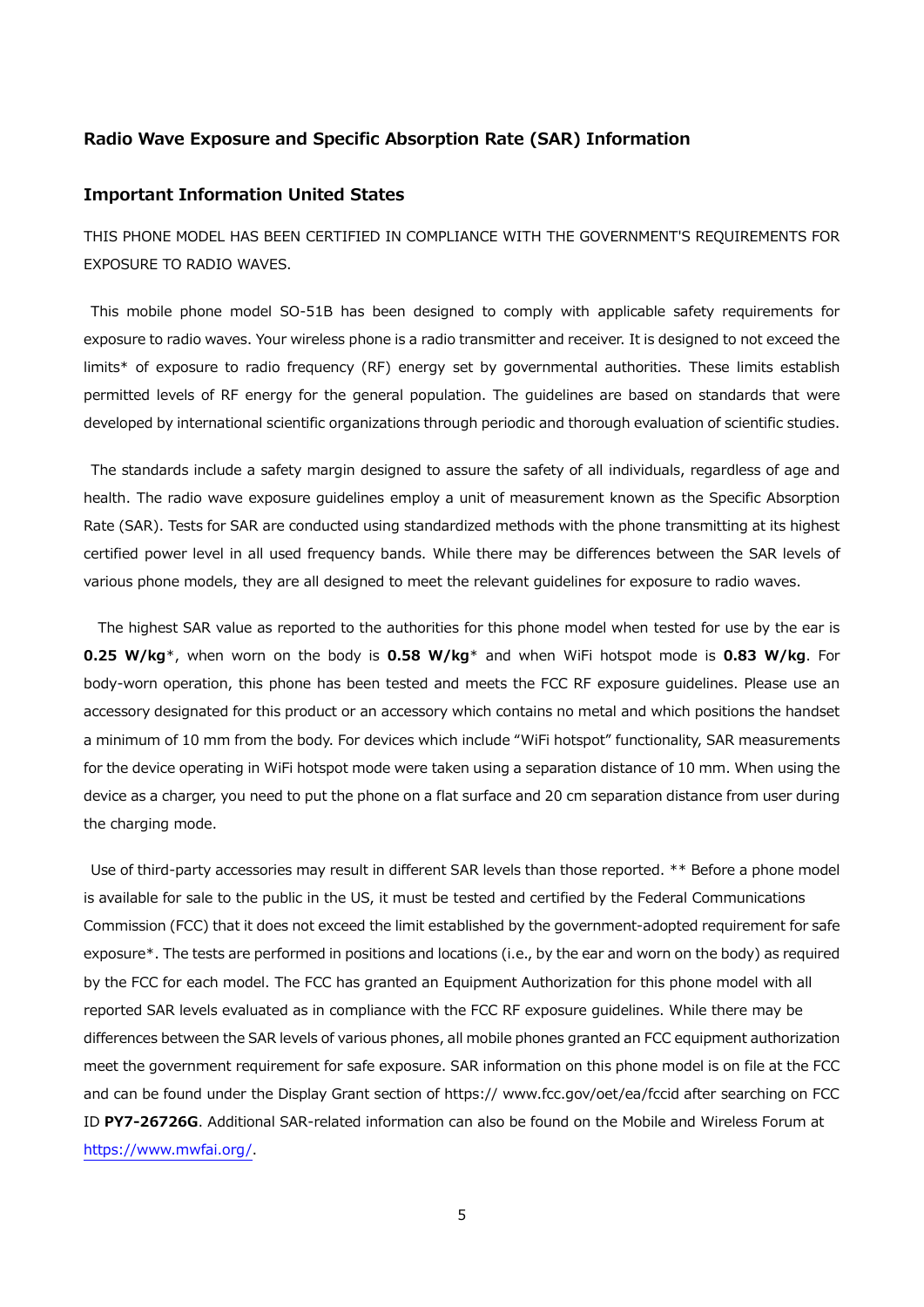\* In the United States, the SAR limit for mobile phones used by the public is 1.6 watts/ kilogram (W/kg) averaged over one gram of tissue. The standard incorporates a margin of safety to give additional protection for the public and to account for any variations in measurements.

\*\* This paragraph is only applicable to authorities and customers in the United States.